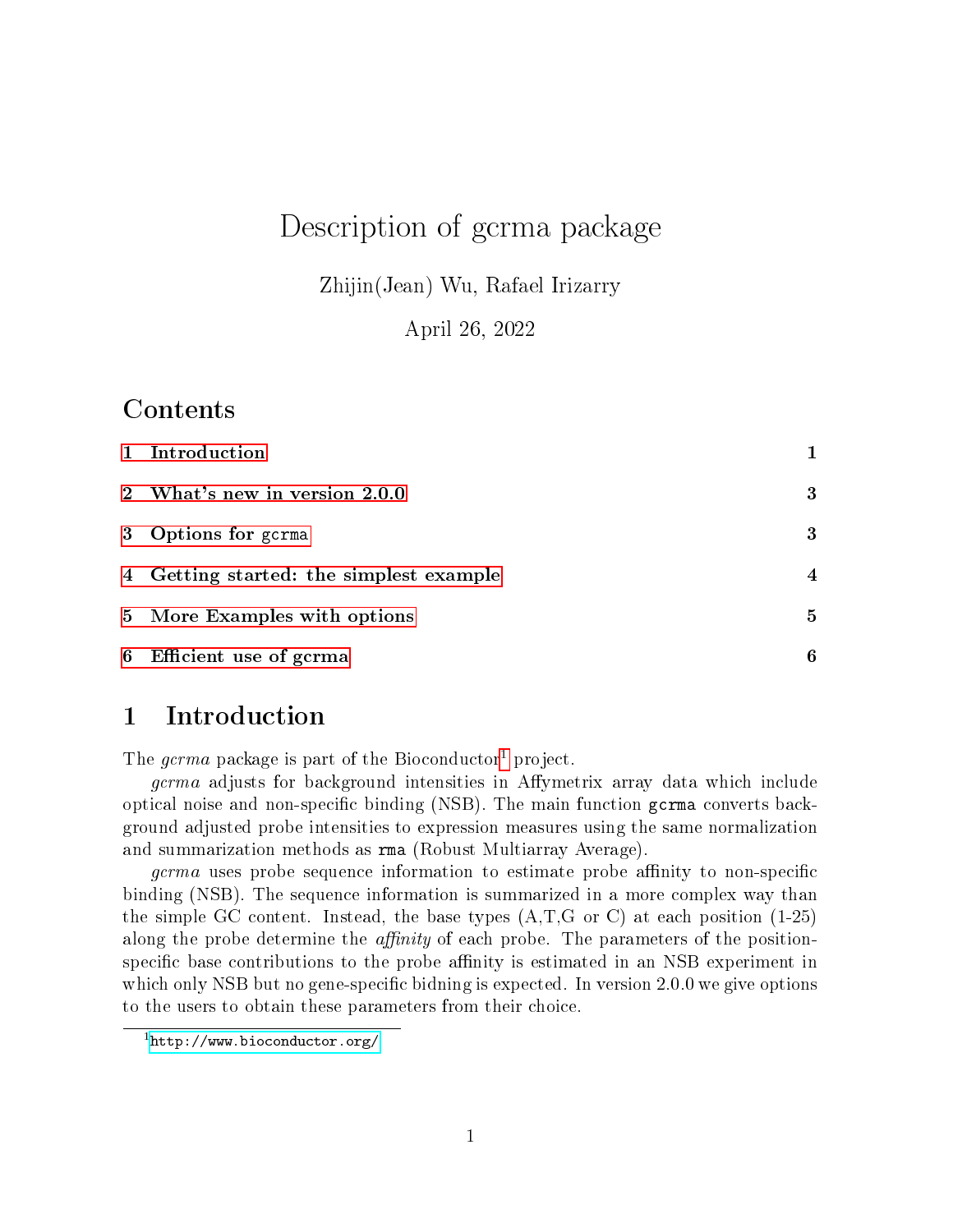With the probe affinities available, we estimate the relationship between the amount of NSB and the probe sequences. Specifically, we estimate the function

$$
NSB = h(affinity)
$$

by tting a loess curve through

MM probe intensities  $\sim$  MM probe affinities.

In version 2.0.0 we also allow the use of any list of negative control(NC) probes instead of MM.

The background adjusted intensity is computed as the posterior mean of specific binding given the observed intensities and the probe sequences. This is done in function bg.adjust.gcrma. The background adjusted data is then converted to expression measures with function rma with the option background=FALSE to avoid another round of background correction.

The following terms are used throughout this document:

probe oligonucleotides of 25 base pair length used to probe RNA targets.

perfect match probes intended to match perfectly the target sequence.

PM intensity value read from the perfect matches.

- **mismatch** the probes having one base mismatch with the target sequence intended to account for non-specific binding.
- MM intensity value read from the mis-matches.
- probe pair a unit composed of a perfect match and its mismatch.
- affyID an identification for a probe set (which can be a gene or a fraction of a gene) represented on the array.

**probe pair set** PMs and MMs related to a common affyID.

 $CEL$  files contain measured intensities and locations for an array that has been hybridized.

 $CDF$  file contain the information relating probe pair sets to locations on the array.

probe file contain the information relating probe sequences to locations on the array.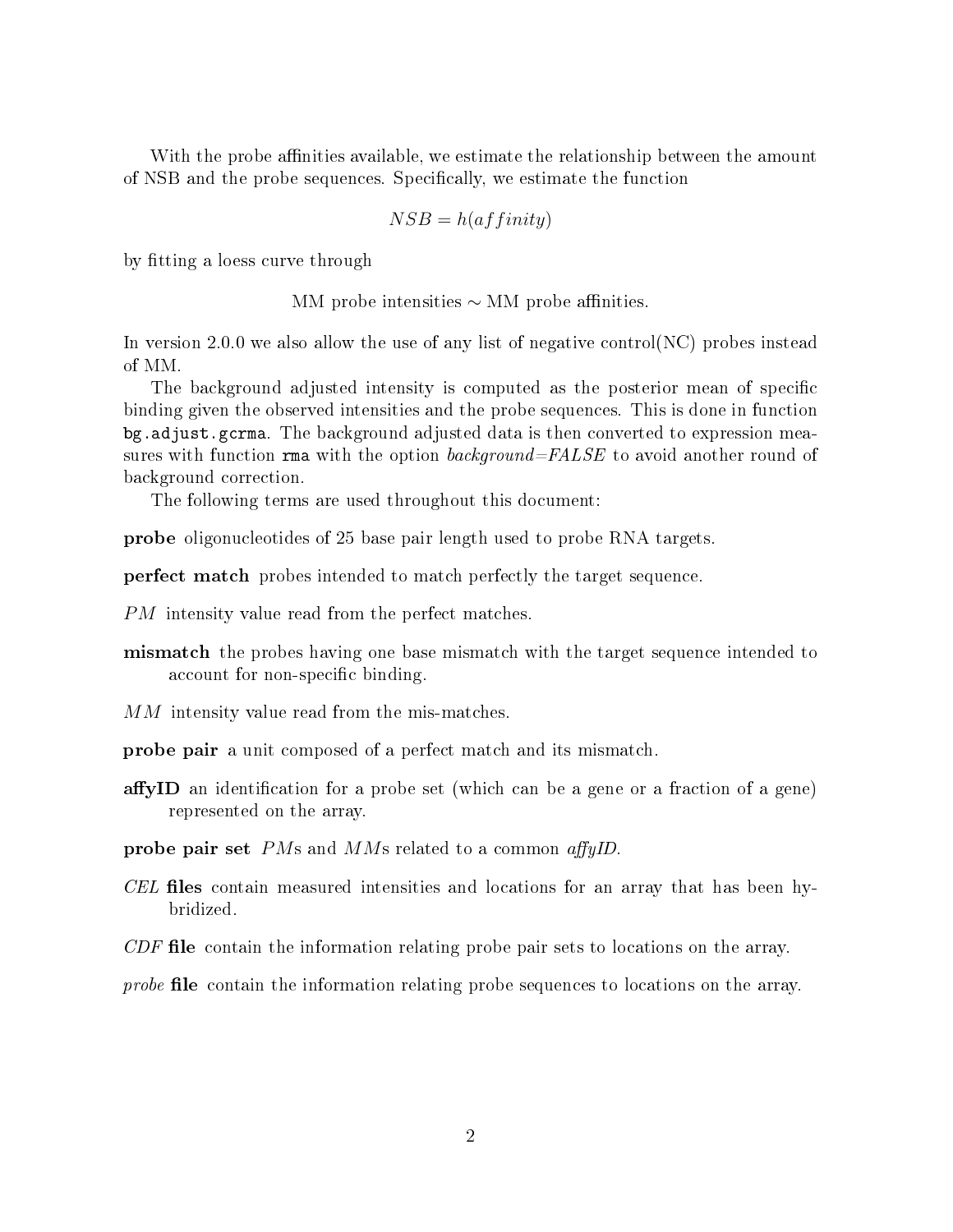## <span id="page-2-0"></span>2 What's new in version 2.0.0

We added a function bg.adjust.gcrma for the convenience of performing gcrma background adjustment only, without summarizing into gene level data.

In earlier versions, we compute the sequence-determined probe affinities using parameters estimated from data obtained in our non-specific binding (NSB) experiment. In version 2.0.0 we give various options for the users to choose their own sources of such data. Users can choose to

- 1. compute probe affinities based on their own non-specific biniding experiment (typically all probes in such experiments will contain non-specific bnidng, but the users can choose their list of probes)
- 2. compute probe affinities using each experimental array, with the user-defined negative control (NC) probes (MMs will be used if NC not specified).

# <span id="page-2-1"></span>3 Options for gcrma

Here we explain the major options in gcrma. Examples will be given in more details in the next section.

1. affinity.info

This is in general an AffyBatch object but you can leave it as *NULL* and let gcrma compute it automatically. Instead of storing probe intensities, it contains probe affinities.

When affinity. info is set to  $NULL$  (default), it will be computed within the function gcrma. To compute the affinity of each probe, we first obtain base-postion profiles (the contribution of each base type at each postion along the probe) from nonspecific binding data. The user can choose to use the developers reference data or use each experimetnal array with indexes of negative control (NC) probes. If the NC probe index is not provided, MM probes will be used as NC probes.

Some users express the concern that their array type may behave differently from the human hgu95 array, which was used in the developers' non-specific binding experiment. The user can choose to run an independent non-specific binding experiment for her/his own research. The affinity info can be obtained separately by

```
my.affinity.info <- compute.affinities.local(myNsbData)
```
and this should be passed to function gcrma

```
est<-gcrma(myExprData,affinity.info=my.affinity.info)
```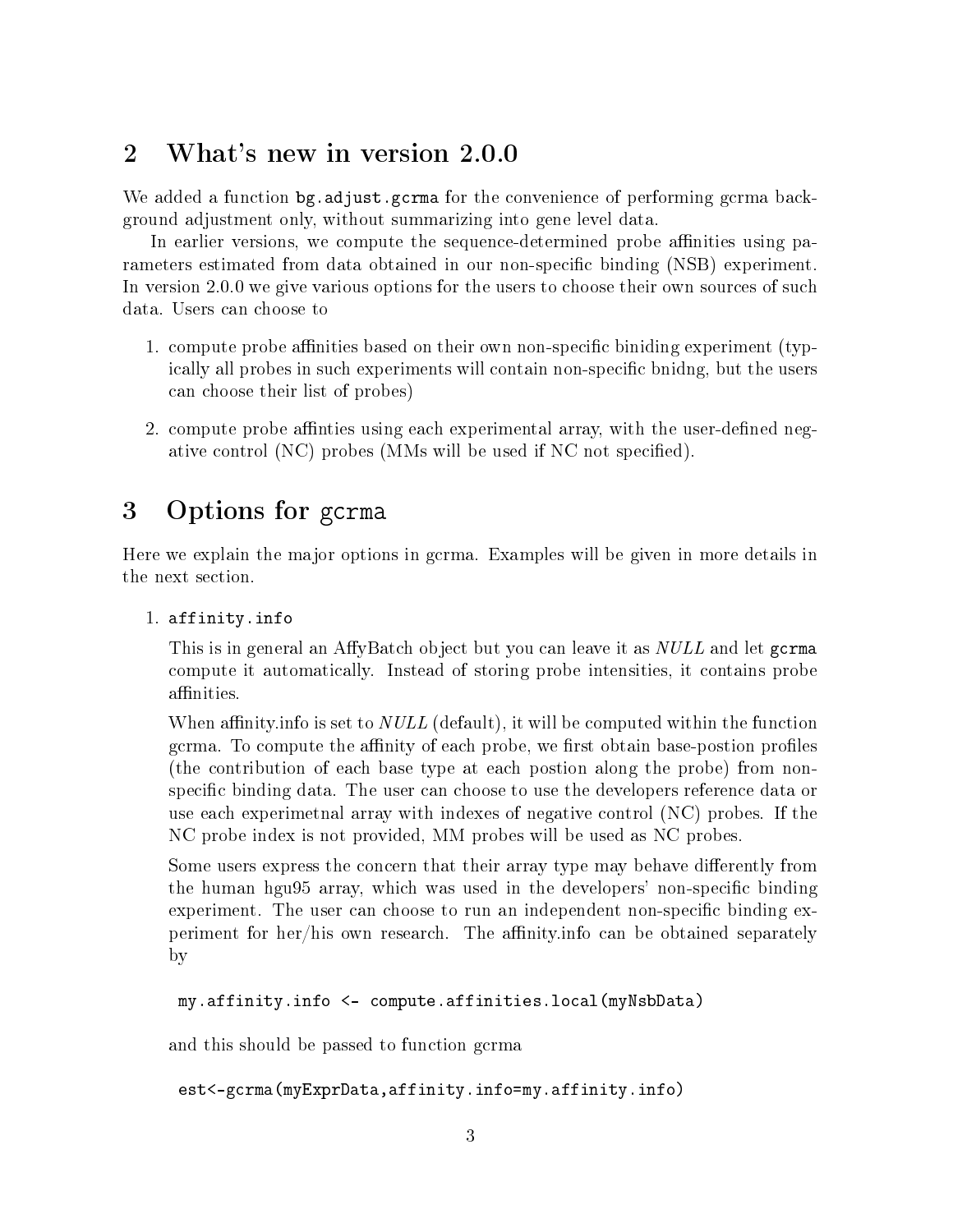#### 2. type

The options for type are

- *fullmodel*: uses both probe sequence information and observed MM probe intensities
- $\bullet$  *affinities*: uses probe sequence information and ignores MMs
- $\bullet$  MM: uses MM probe intensities and ignores sequence information
- 3. fast

When fast is set to TRUE, an ad hoc procedure is used to speed up the non-specific binding correction. The default in previous version has been  $fast = TRUE$ , but is changed to  $fast = FALSE$  in version 2.0.0.

# <span id="page-3-0"></span>4 Getting started: the simplest example

You will need the following libraries: affy, MASS, cdf and probe packages for your chip type(such as  $hgu95av2cdf$  and  $hgu95av2probe$ ).

The first thing you need to do is load the package.

#### R> library(gcrma) ##load the gcrma package

If all you want is to go from probe level data  $(Cel$  files) to expression measures here are some quick ways.

The quickest way of reading in data and getting expression measures is the following:

- 1. Create a directory, move all the relevant CEL files to that directory
- 2. Start R in that directory.
- 3. If using the Rgui for Microsoft Windows make sure your working directory contains the Cel files (use "File  $\geq$  Change Dir" menu item).
- 4. Load the library.

R> library(gcrma) ##load the gcrma package

5. Read in the data and create an expression, using RMA for example.

```
R> Data <- ReadAffy() ##read data in working directory
R> eset <- gcrma(Data)
```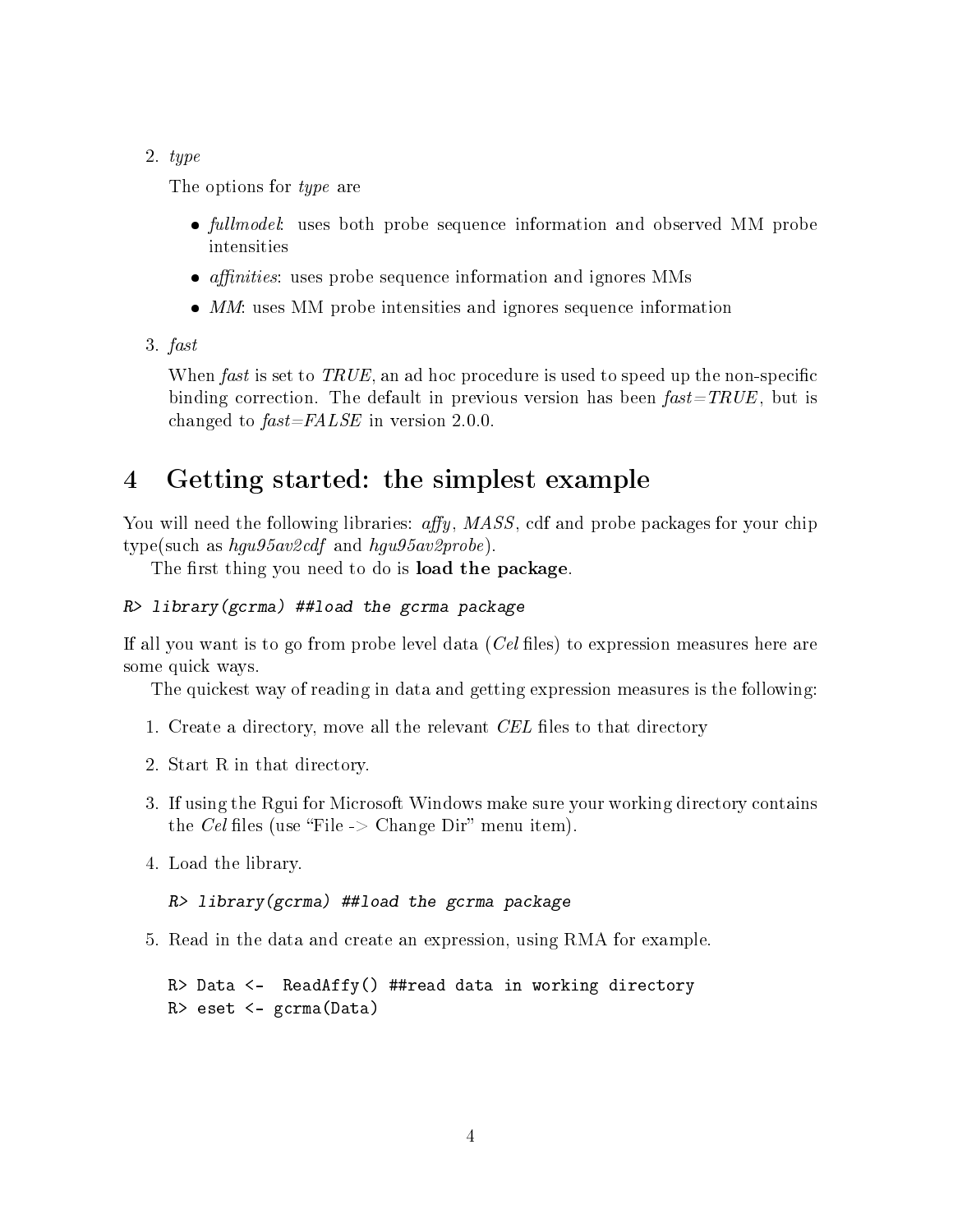## <span id="page-4-0"></span>5 More Examples with options

For illustration we will use the Dilution data.

#### R> require(affydata) R> data(Dilution)

1. Obtain expression values For example,

```
R> Dil.expr1<-gcrma(Dilution)
```
To use the faster ad hoc procedure one can call

R> Dil.expr2<-gcrma(Dilution,fast=TRUE)

Suppose the user has his/her own NSB experiment and wants to compute affinity.info with that experiment.

```
R> myNsbData <- ReadAffy(``mynsb.cel'')
R> my.affinity.info <- compute.affinities.local(myNsbData)
R> Dil.expr3 <- gcrma(myExprData,affinity.info=my.affinity.info)
```
Suppose the user would like to use NC probes in the experimental data to estimate probe affinities. Here we use MM probes as example for NC probes.

```
R> mmIndex <- unlist(indexProbes(Dilution,"mm"))
R> Dil.expr4 <- gcrma(Dilution,affinity.source="local",NCprobe=mmIndex)
```
Since the MM probes are default setting when NCprobe is not provided, the above gives identical result as

R> Dil.expr5 <- gcrma(Dilution,affinity.source="local")

2. Background adjustment only The function bg. adjust.gcrma allows one to perform background adjustment only.

```
R> Dil.bgadj <- bg.adjust.gcrma(Dilution)
R> Dil.expr6 <- rma(Dil.bgadj,background=FALSE)
```
gcrma also tries to adjust for specific binding using probe sequence. The user can turn off this feature by specifying  $GSB$ .adjust=FALSE.

R> Dil.bgadj <- bg.adjust.gcrma(Dilution,GSB.adjust=FALSE)